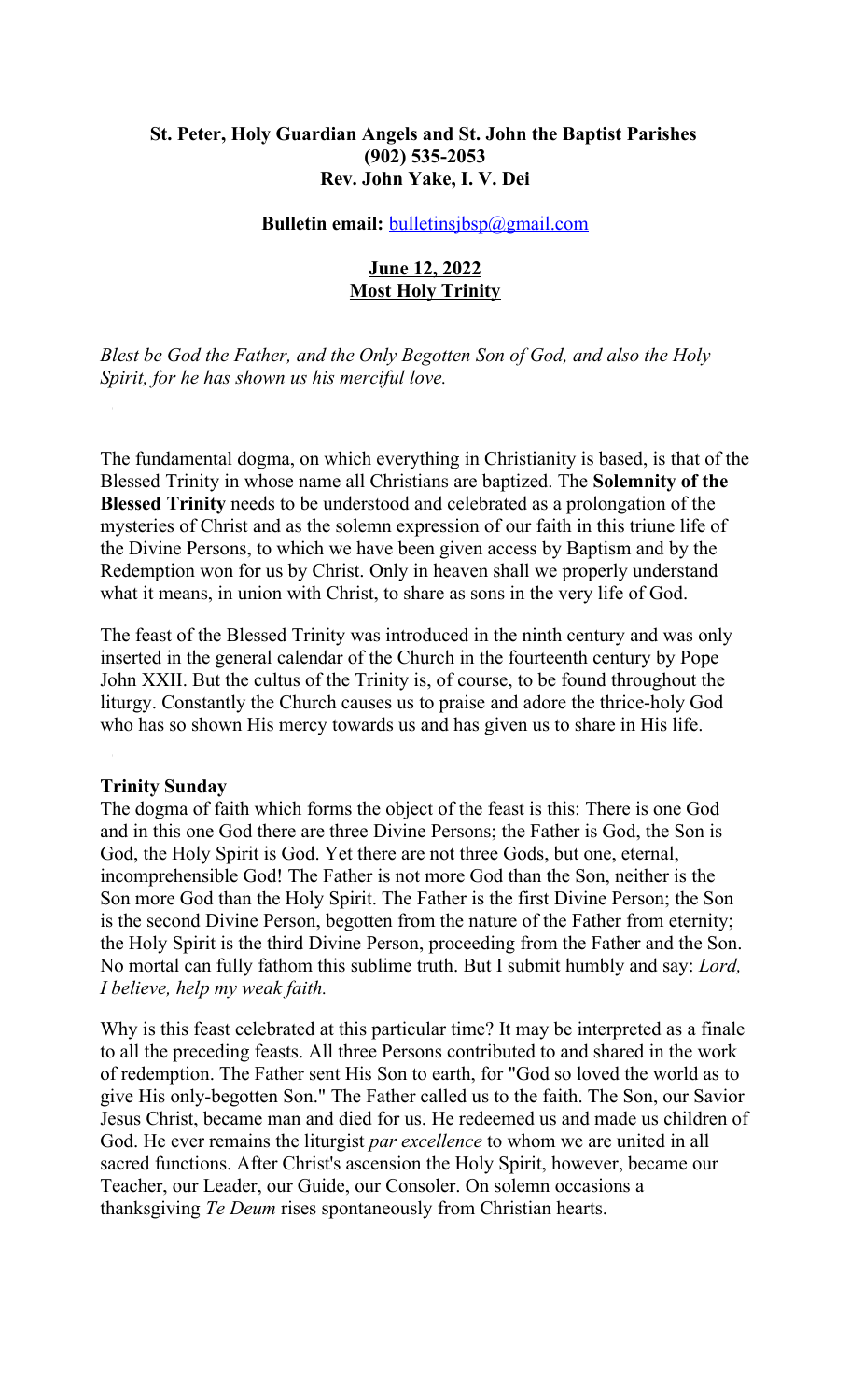

The feast of the Most Holy Trinity may well be regarded as the Church's *Te Deum* of gratitude over all the blessings of the Christmas and Easter seasons; for this mystery is a synthesis of Christmas, Epiphany, Easter, Ascension and Pentecost. This feast, which falls on the first Sunday after Pentecost, should make us mindful that actually every Sunday is devoted to the honor of the Most Holy Trinity, that every Sunday is sanctified and consecrated to the triune God. Sunday after Sunday we should recall in a spirit of gratitude the gifts which the Blessed Trinity is bestowing upon us.

The Father created and predestined us; on the first day of the week He began the work of creation. The Son redeemed us; Sunday is the "Day of the Lord," the day of His resurrection. The Holy Spirit sanctified us, made us His temple; on Sunday the Holy Spirit descended upon the infant Church. Sunday, therefore, is *the* day of the Most Holy Trinity.

—Excerpted from *The Church's Year of Grace*, Pius Parsch

### **Sacrament of Baptism please call the office: Rev. John Yake, I.V. Dei**

## **Instructors for baptism:**

Mary Fougere, SJB 902) 535-2699 Rose Pâté, SP (902) 302-7011 Vera Doucette, HGA (902) 785-4018

## **Sacrament of Matrimony**

Please call Fr. Yake six months prior to the wedding date. Call Family Service of Eastern Nova Scotia to register for upcoming courses 902- 849-4772. Ask for Tasia Boucher, thoucher@fsens.ns.ca

## **Weekday Masses**

**Tuesday, June 14, 2022 SJB 4:00 PM**

**Wednesday, June 15, 2022 SP 9:00 AM**

**Friday, June 17, 2022 SP 11:00 AM Mass of the Resurrection + Jessie (Adams) O'Handley** 

**Saturday, June 18, 2022 SH 4:00 PM HGA 5:30 PM + Lawrence, Clara, Ralph & James Bona**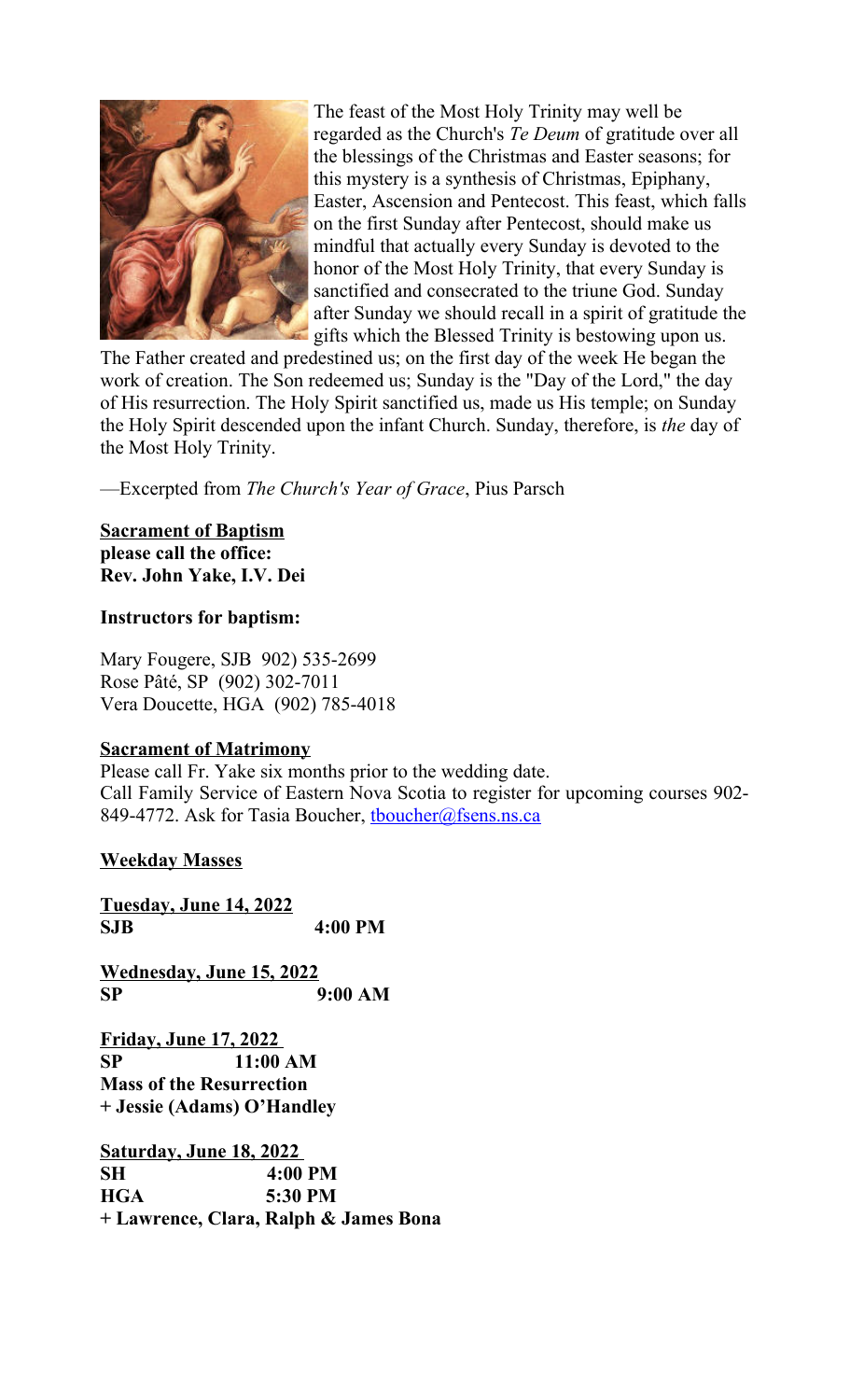**Sunday, June 19, 2022 SJB 9:00 AM + Donald Richard SP 10:30 \* Special Intentions**

# **Receipts**

| <b>Holy Guardian Angels</b> |  |                     |  |  |
|-----------------------------|--|---------------------|--|--|
| <u>June 4, 2022</u>         |  |                     |  |  |
| Envelopes & Loose           |  | $\frac{\$}{290.25}$ |  |  |
| <b>Candles</b>              |  | 33.75               |  |  |

| Candles | 33.75  |
|---------|--------|
| Dues    | 270.00 |

# **Total \$ 1,094.00**

## **St. John the Baptist June 5, 2022**

| <b>Total</b>                  | <u>1,555.00</u>  |
|-------------------------------|------------------|
| Envelopes & Loose<br>Cemetery | 865.00<br>690.00 |
|                               |                  |

# **St. Peter's**

# **June 5, 2022**

| Envelopes & Loose | \$1,035.00 |
|-------------------|------------|
| Candles           | 7.00       |
| Papal Charities   | 20.00      |
| Cemetery Fund     | 395.00     |
|                   |            |

# **Total \$ 1,457.00**

# **COMMUNITY EVENTS**

Please note: There will be no Mass at SJB on Tuesday, June 21, 2022 but rather will be on Thursday, June 23 which is the Nativity of St. John the Baptist and will be held at 4:00 PM in the church.

# **Retired Teachers' Organization**

**CHANGE OF DATE:** The Richmond Branch of RTO will be holding a Members Breakfast on Tuesday, **June 14**, at the St. Peter's and Area Lions Hall beginning at **9:30 AM**. There will be no charge for Breakfast but members are asked to make a donation. All proceeds will be donated to victims of domestic abuse at **"Leaside Transition House".** A short meeting will follow at 10:00 am.

# **Richmond County Budget 2022/23**

Richmond Municipal Council passed its budget for 2022/23 themed "Investing in Communities, Infrastructure and Growth". For the budget summary go to Richmond Municipality's website at [www.richmondcounty.ca](http://www.richmondcounty.ca/) and see Budget 2022/23.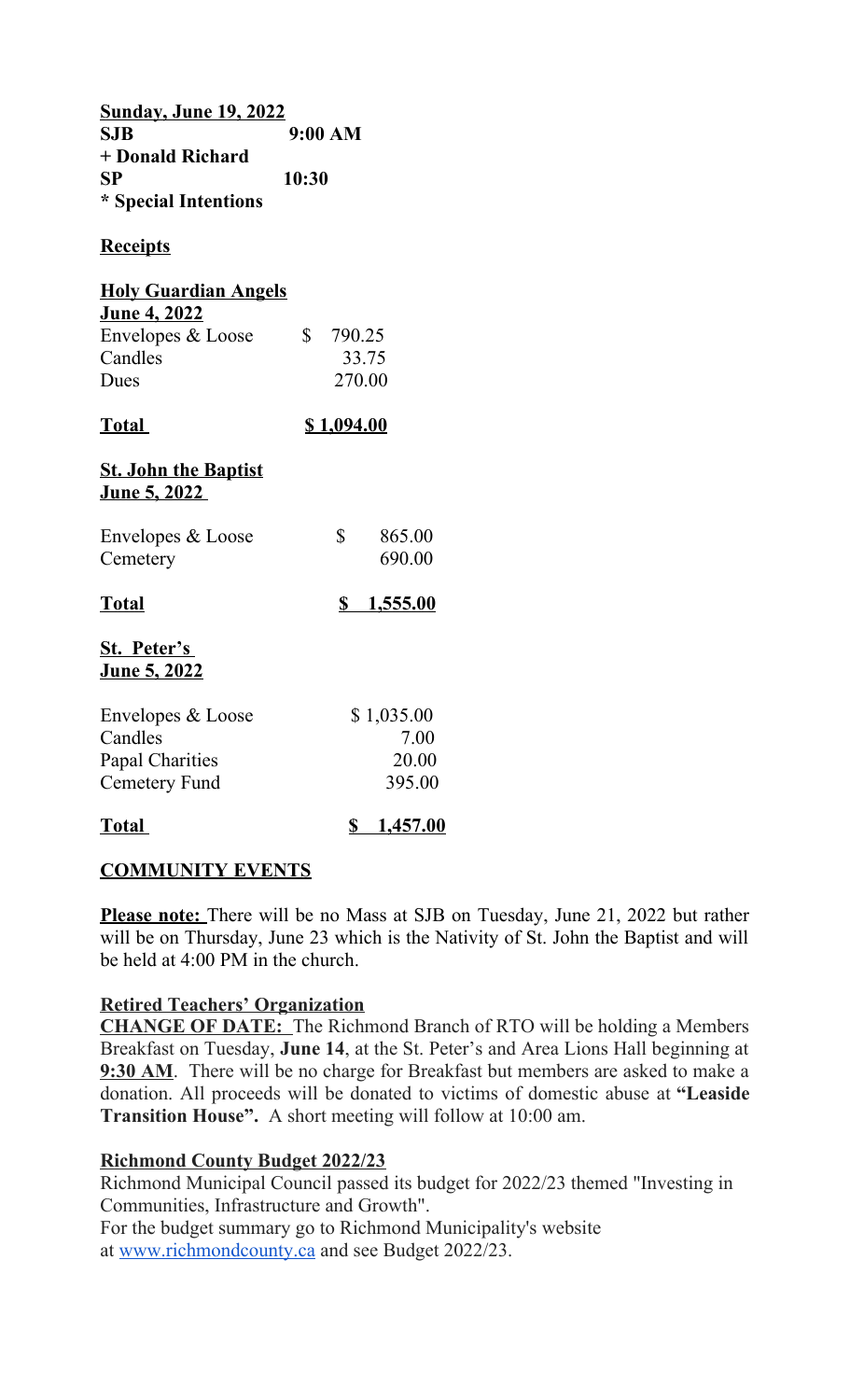**Regular Knights of Columbus meeting** will be held on Thursday, June 16<sup>th</sup> at 6:30 PM in basement of glebe.

## **Knights of Columbus Yard Sale**

**CHANGE OF DATE:** The sale will be on **June 25th and 26th from 9:00 AM to 4:00 PM**. Donations of goods will be accepted and maybe some help as **"Many hands make light work." Will be held at glebe house parking lot.**

**For all parishes:** The Richmond Co. Men's Choir is actively singing again. The men sing in a different parish in Richmond Co. one **Sunday/Saturday** of each month **(excluding July & August).** If you love to sing, come join us! They practice in the Louisdale Church every second week from 7:15 PM till 8:15 PM.

## **Upcoming Events**

## **Richmond County Strategic Plan ReFRESH: Have your Say!**

If you're a resident of Richmond County, we want to hear from you! Join the Municipality of the County of Richmond for one of three upcoming Community Open House sessions June 14-16 and provide input on Richmond County's new strategic direction.

Open House Schedule:

- Tuesday, June 14, 2022 | 6- 8 p.m.| Isle Madame New Horizon Seniors Club, 2373 Hwy 206, Arichat
- Wednesday, June 15, 2022 | 6- 8 p.m. | Louisdale & District Fire Hall, RR#1 Hwy 4, Louisdale
- Thursday, June 16, 2022 |  $6 8$  p.m. | St Peter's & Area Lions Club, 39 Lions Ave., St. Peter's

Can't make one of the in-person Open Houses? Fill out the online survey before June 24 at<https://tinyurl.com/RichmondCountyStrategicPlan> or provide your feedback by emailing [refresh@richmondcounty.ca!](mailto:refresh@richmondcounty.ca)



**Join us for a Public Workshop to Review the Draft Planning Documents!**

The Municipality of the County of Richmond is creating a Municipal Planning Strategy and Land Use Bylaw for the areas without land use zoning in the municipality, and those areas that do not meet the Minimum Planning Standards

**Join us for a Public Workshop near you! Learn more about the project,share your thoughts on the draft documents, and engage in small group discussions with members of your community.**

**Monday, June 27th, 6-8pm - Framboise, NS**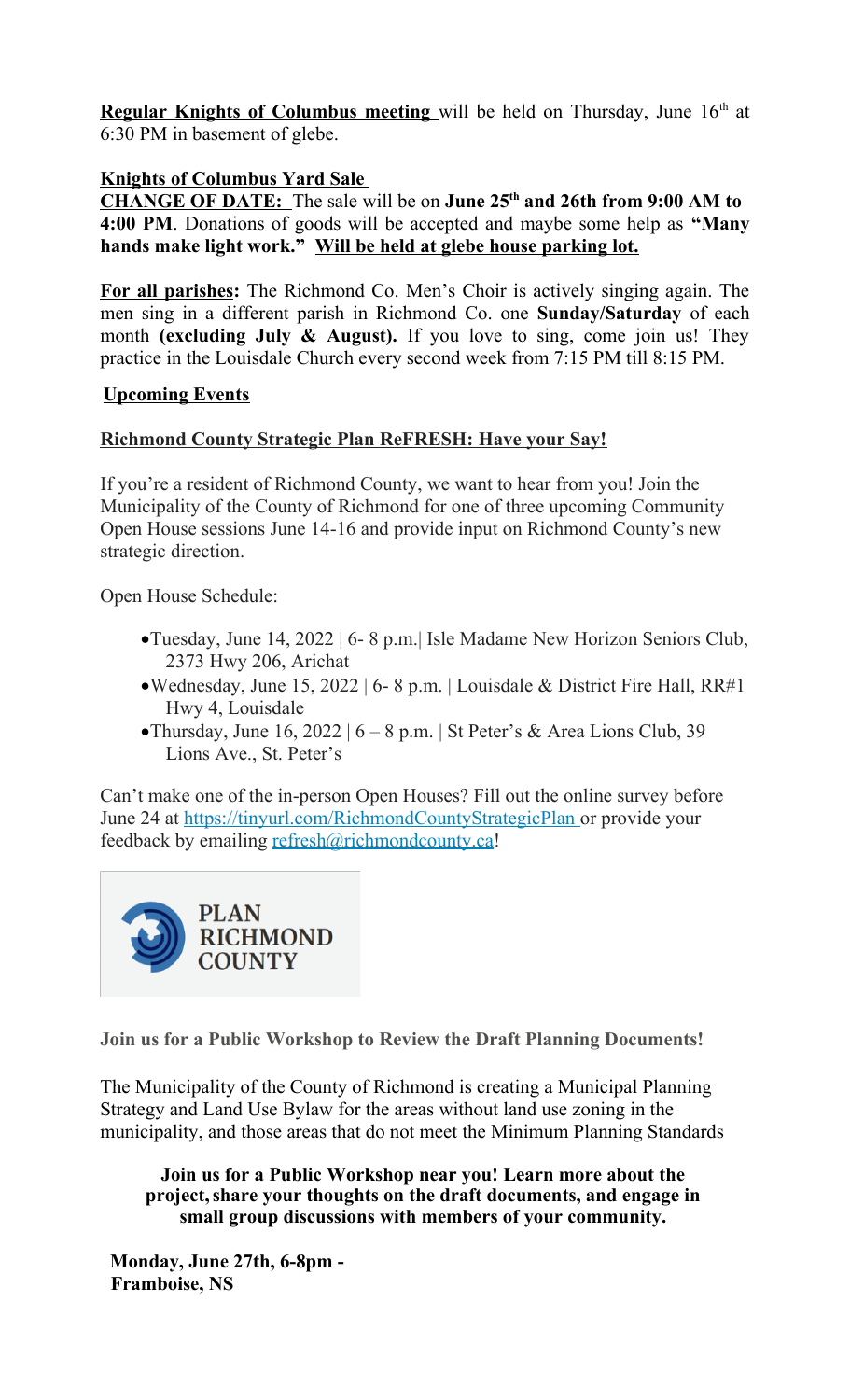Framboise Community Hall, 7690 St Peters Fourchu Rd

**Tuesday, June 28th, 6-8pm - L'Ardoise, NS** L'Ardoise Community Hall, 206 Chapel Cove Rd

#### **[www.PlanRichmond.ca](http://www.PlanRichmond.ca/) hello@planrichmond.ca**

### **Love in the Kitchen: A Recipe for Holiness**

The dinner table and the kitchen aren't just for making memories – they're where saints are created. This Corpus Christi weekend, June 18-19, Chalice is inviting everyone, from aspiring chefs to those who just like to eat (or enjoy a drink!), to a free online event, Love in the Kitchen: A Recipe for Holiness. Discover why our Catholic faith should have a place at every meal. Register today at [chaliceevents.org/love-in](http://chaliceevents.org/love-in-the-kitchen)[the-kitchen.](http://chaliceevents.org/love-in-the-kitchen) Bon Appétit!

For more information: [chalice.ca](http://chalice.ca/) 'Mama's Faith'

A tribute to mothers and their faith in stories and song.

#### **June 19, 4 pm (Atlantic time)**

#### **Virtual Nationwide Rosary for the Family**

In preparation for the 10th World Meeting of Families (WMF), the CCCB Standing Committee for Family and Life is hosting a live and nationwide Rosary for the Family via Zoom Webinar. The virtual event will be facilitated by several families from across the country. It is the hope that this moment will be an opportunity to gather at the national level in prayer as well as to witness alongside other faith-filled families.

**To register for the Zoom event:**

 [https://cccb-ca.zoom.us/webinar/register/WN\\_R5OXeN5DRSuTDN6quptG4w](https://antigonishdiocese.us11.list-manage.com/track/click?u=46108c95b96680ff598b4aa1d&id=ced77d1d8b&e=60939d450d)

#### **June 24**

visitation.

#### **Global Rosary Relay for Priests**

Worldpriest is inviting you once again to join us on June 24 (Feast of the Sacred Heart of Jesus) in the Global Rosary Relay to pray and offer the Holy Rosary for our Beloved Priests. On this special day, the entire globe will be united in prayer for our Priests.

Last year, Canada won a special award from Worldpriest for Outstanding Participation and Promotion of the Global Rosary Relay. We are hoping to multiply our numbers even more this year.

You may pray the Holy Rosary in your home, gather in your parish church, as a prayer group, etc.

For more information about Worldpriest/The Global Rosary Relay, please see: [www.worldpriest.com](https://antigonishdiocese.us11.list-manage.com/track/click?u=46108c95b96680ff598b4aa1d&id=4f9fab1a7e&e=60939d450d) If you are interested in joining us, please contact: Isabel Gillis (Canadian Worldpriest Representative) [4isabelgillis@gmail.com](mailto:4isabelgillis@gmail.com) 902-870-3831

**Now Open for the Season: Mother of Sorrows Pioneer Shrine Gift Shop, Mabou**

The gift shop is now open daily from 1:00 to 4:00 pm. **Hours for the gift shop will be extended as of June 1 to 10:00 am to 4:00 pm.** The Shrine has been open for visitation throughout the winter, and remains open daily for